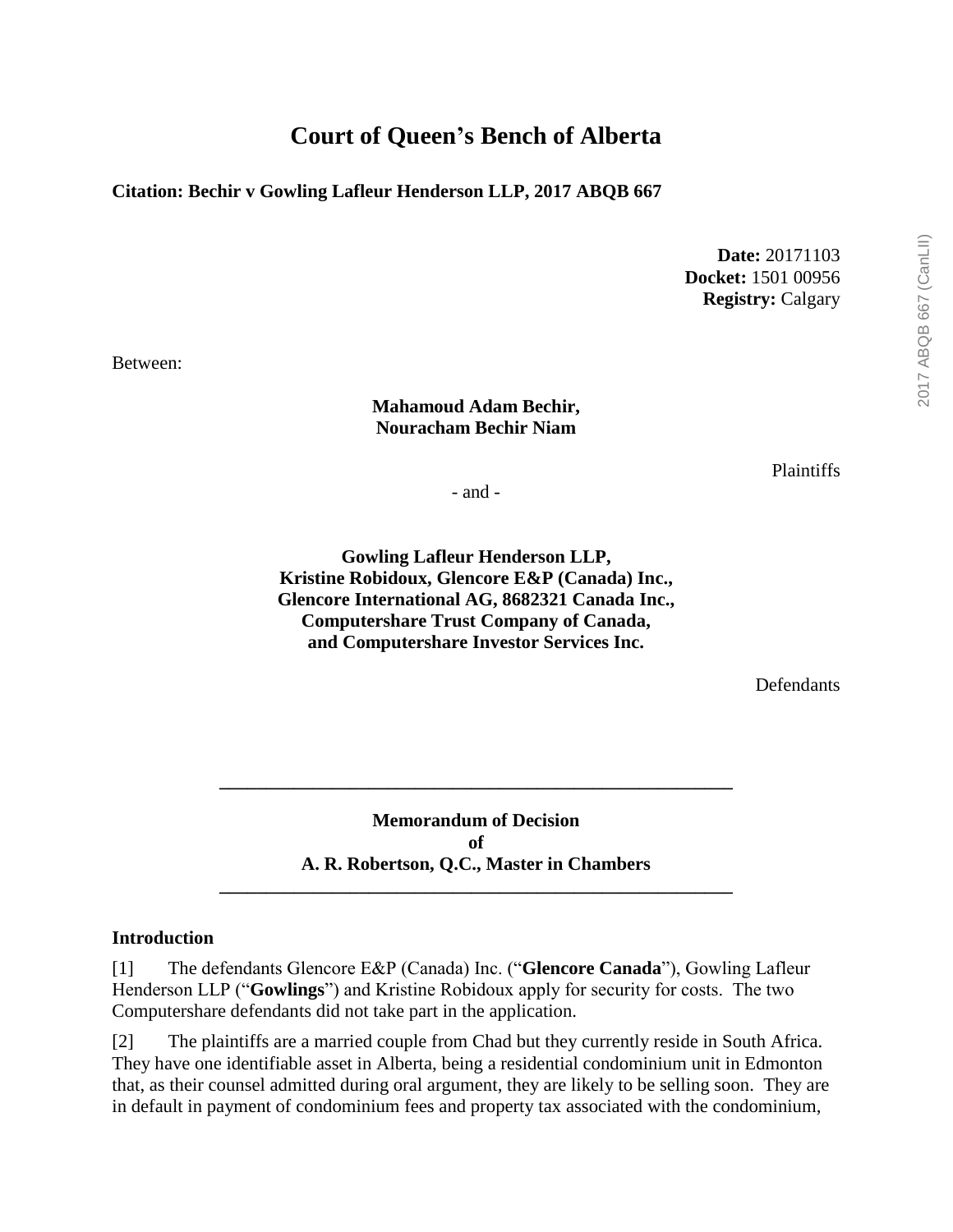but they have been using rental income to pay those expenses. A previous costs award against the plaintiffs in these proceedings, granted by Jeffrey, J., will have to be satisfied and in order to do that the condominium will likely be sold.

[3] Ms. Niam claims to have a bank account in Canada, but cannot access it for some reason and does not know whether it has a positive balance.

[4] Accordingly, a threshold factor in security for costs application is clearly in play, if not met: there is some reason to believe that the Plaintiffs' asset in Alberta may not be here indefinitely.

[5] The plaintiffs claim to have significant assets in other countries, but have declined to provide details. Accordingly, although they assert ability to pay, a relevant factor, they decline to provide details. They have six children and their counsel asserts that common sense suggests that paying the amounts sought by the defendants would be very challenging for any couple.

[6] For the purposes of this security for costs application, I need not look at the merits other than to determine whether the plaintiff's claim and the defences are reasonably arguable. The parties agree that there is threshold merit to both the claim and both defences. However, in order to address several of the issues raised in the application it is nonetheless necessary to review the merits to determine what the case is about.

[7] The facts giving rise to the claim are sufficiently odd to give pause to a security for costs order that might otherwise be straightforward. Glencore Canada was to pay Ms. Niam \$30,000,000, but through some strange turn of events in violation of two court orders the funds ended up in the hands of a different company than was intended to make the payment (Computershare Investor Services Inc. rather than Computershare Trust Company of Canada) in a different country with an apparent strange release of confidential information that led to a seizure there.

[8] That is, the genesis of much of the dispute is the strange failure by Glencore Canada to pay money that was admittedly owed and directed to be paid by court orders. Glencore Canada says that was Computershare's failure.

[9] However, there is much more to the case than that.

[10] I have determined that security for costs must be posted, but I do not require as much as is sought.

# **Background**

[11] The plaintiff Mr. Bashir was an ambassador for Chad to both the United States of America and Canada, and the plaintiff Ms. Niam is his wife. She is highly educated and involved in international activities.

[12] Ms. Niam's claim arises from shares that she held in a corporate predecessor to Glencore Canada prior to a plan of arrangement being accepted. The value of her shares were to be paid to her by payment of \$30 million, initially to Computer Share Trust Company of Canada, but for reasons not yet thoroughly explained, Computershare Trust apparently directed the funds to be paid to Computershare Investor Services Inc. in violation of the court orders, and they were deposited to an account with the Royal Bank of Scotland in the United Kingdom.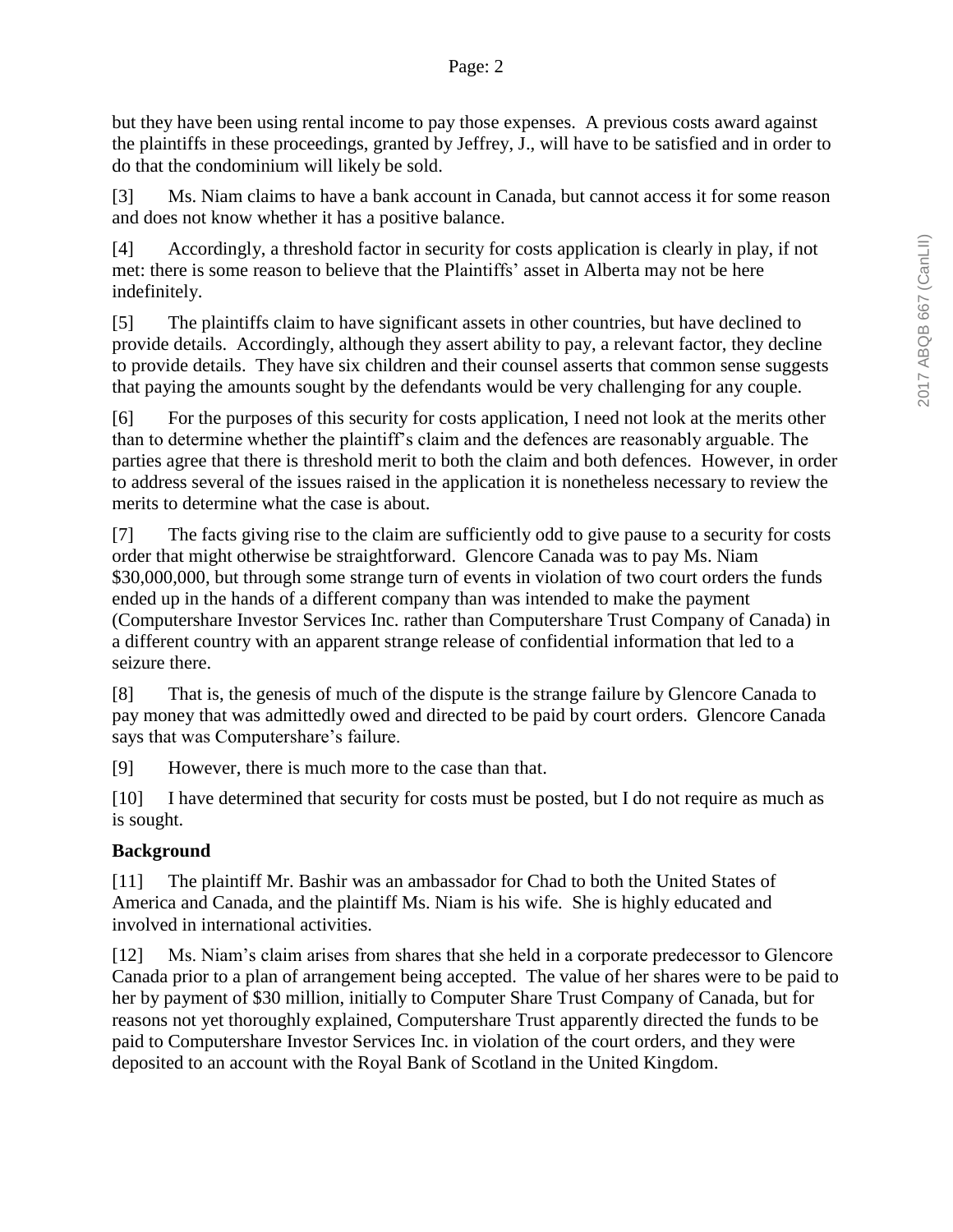[13] Despite the fact that there were two Court of Queen's Bench of Alberta orders issued in 2014 directing payment for Ms. Niam's shares, in part to her and part to her former legal counsel, the funds left Canada and are now the subject of seizure under the courts in the United Kingdom, on an application by the Director of Serious Fraud Office following a request for legal assistance from the U.S. Department of Justice. U.S. authorities have also seized \$106,000 of Ms. Niam's in a Nedbank account in South America. Those U.K. proceedings have not yet been resolved. There are other steps that have been taken to seize Ms. Niam's assets.

[14] The story goes back to at least 2011 when the defendant Ms. Robidoux, then a partner with the defendant law firm Gowlings, was retained to conduct an investigation on behalf of a predecessor company of Glencore, known as Griffiths Energy Inc. ("GEI") in connection with the possible violation by GEI of the *Corruption of Foreign Public Officials Act*, SC 1998, c. 34. Following the completion of Ms. Robidoux' investigation, GEI entered a guilty plea. The actions that led to that guilty plea involved interactions with a company controlled by Ms. Niam, while her husband was ambassador.

[15] Ms. Niam was not made aware of the guilty plea, but the nature of that plea, she argues, substantially affected her reputation and that of her husband, because it was her company that was said to have received a bribe from GEI (now Glencore Canada).

[16] From what I can tell, the various steps taken to seize assets of Ms. Niam and Mr. Bechir all relate to the same issue that Ms. Robidoux investigated. That investigation then led to the guilty plea under the *Corruption of Foreign Public Officials Act*.

[17] However, Ms. Niam argues that important information was not brought to the attention of the Court at the time of that guilty plea, including, in particular, the fact that the alleged bribes supposedly involved the country Chad, when that country was actually aware of her company's involvement in bringing GEI business activities to Chad. Ms. Niam exhibits a copy of a letter to Gary Guidry, of Griffiths Energy from the Minister of Energy & Petroleum for Chad dated November 14, 2011 that says:

To confirm our conversation, we were aware that Griffiths had contractual relationships with Nouracham Bechir Niam in order to help you to establish a presence in Chad. However, we were not aware of the terms of the contractual relationship.

In addition, we were not aware of any contractual relationship between ambassador Bechir and Griffiths. We recognize that this relationship was regarded as an error and was terminated after a few days considering that no service have been rendered nor compensation paid.

We were not informed about the shareholders and Griffiths, either now nor in the past. We do not consider this to be important. Our selection criteria are based solely on companies' capacity to manage our country's resources.

Finally, I want to assure you that we at the Ministry of Energy and Petroleum are the ones who decide which company to deal with and to recommend for the award of the Production Sharing Contract. There was no outside influence on our decisions with Griffiths concerning all of the Production Sharing Contracts.

[18] Ms. Niam argues that there was no bribe at all, and that the transactions that were "investigated" were transparent. Chad was aware of Mr. Bechir's relationship to GEI.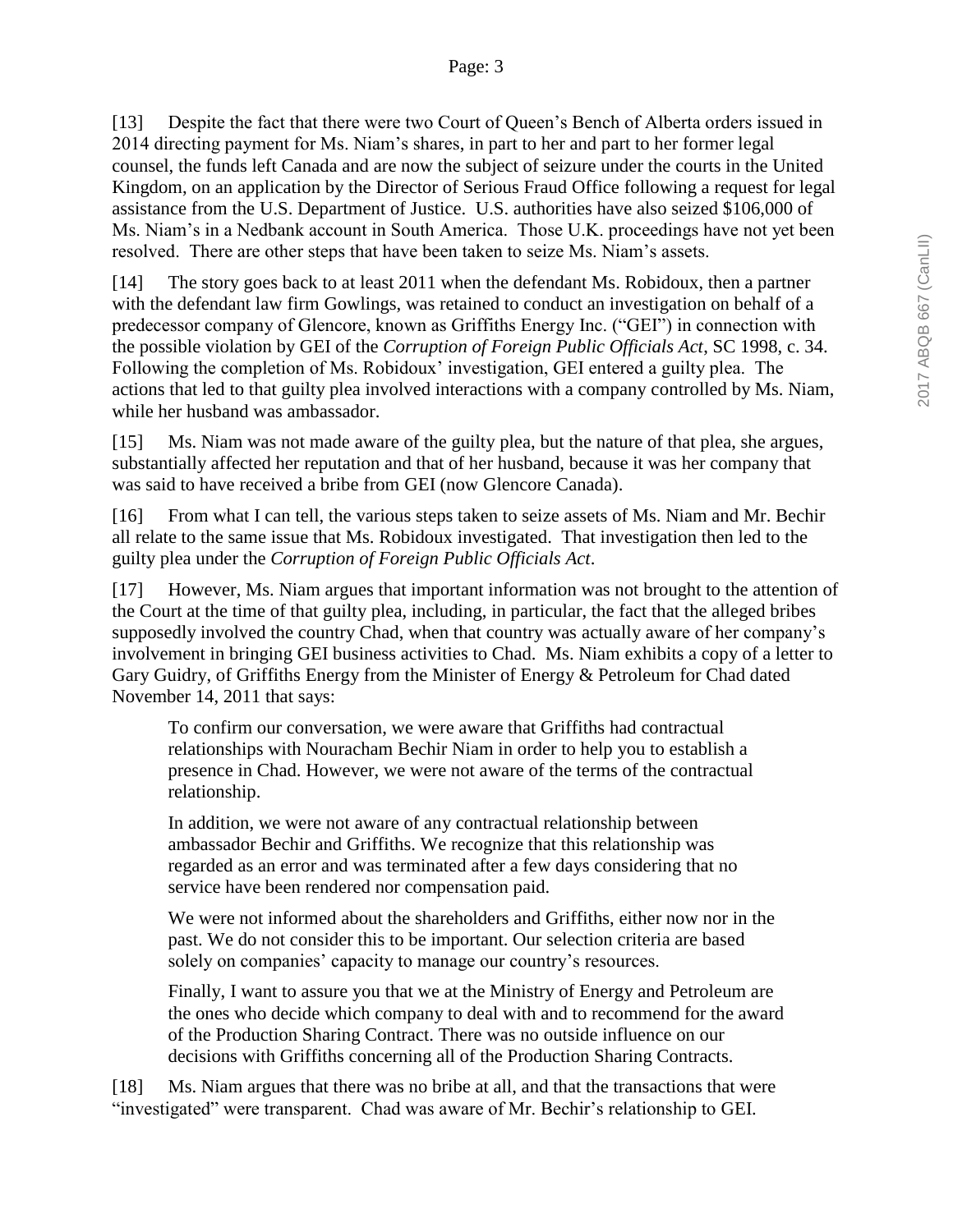Chad was not informed about "the shareholders and Grifffiths", which I understand to be a reference to Ms. Niam's shares in GEI, but did "not consider this to be important."

[19] I have set out the text of this letter because, although the parties each agree that there is some threshold merit in the others' position, the significant number of steps to seize large quantities of money by international organizations may seem extremely damning without knowledge of what may be a proper response by the plaintiffs.

[20] Ms. Niam alleges that Ms. Robidoux then took improper steps disclosing the whereabouts of her shares, and then either she or the other defendants participated in a series of actions that led to her shares being paid out in such a manner that the funds were never available to her or to her lawyer.

[21] Ms. Niam submits that her claim, although not Mr. Bechir's claim, sounds in oppression under the *Canada Business Corporations Act*, R.S.C. 1985, c, C-44 (the *CBCA*). The *CBCA* specifically says in section 242(3) that security for costs are not to be ordered in such an action. When the claim was originally filed (by previous legal counsel) it did not specifically assert oppression. That was added in an amendment.

[22] Ms. Niam's claim, even as amended, is not just for oppression. Both she and Mr. Bechir also sue for other claims that are not normally part of an oppression claim. In particular, their claim asserts claims by both of them for defamation, as well as other associated claims relating to what they say is now their tarnished reputation.

[23] Nonetheless, her claim against Ms. Robidoux and Gowlings is closely connected to the oppression for which Glencore Canada is said to be responsible: paragraph 102 of the amended statement of claim expressly pleads that "[Glencore Canada] is vicariously liable for the acts and omissions of Robidoux and the Gowlings Investigation Team." Paragraph 104 of the amended statement of claim expressly states that the actions and omission by Glencore Canada and its affiliates and by Robidoux and Gowlings

have effected a result, the business or affairs of [Glencore Canada] and its affiliates have been carried on or conducted in a manner and the powers of the directors of [Glencore Canada] and its affiliates have been exercised in manner [sic] that is oppressive and unfairly prejudicial to and that unfairly disregards the interests of Niam as a shareholder of [Glencore Canada] ultimately resulting in the seizure of the proceeds of Niam's shares when those proceeds were transferred outside of Canada without any proper disclosure or consent and contrary to the April 2014 restated plan of arrangement. Niam pleads and relies upon section 241 of the *Canada Business Corporations Act*, R.S.C. 1985, c. C-44.

[24] Another unusual fact is that Ms. Niam and Mr. Bechir have spent hundreds of thousands of dollars, and incurred liability for several million dollars, in legal fees in their attempt at recovering the value of the lost shares. It has involved court proceedings in Alberta as well as in the United Kingdom. Parties now involved include the United Kingdom regulators as well as the United States Department of Justice. I will not get into the details of those activities but the steps taken so far have involved significant funds.

[25] Accordingly, these are not frivolous plaintiffs attempting to bring a lawsuit with no risk. They have already invested a considerable amount of money in trying to protect the rights that they assert.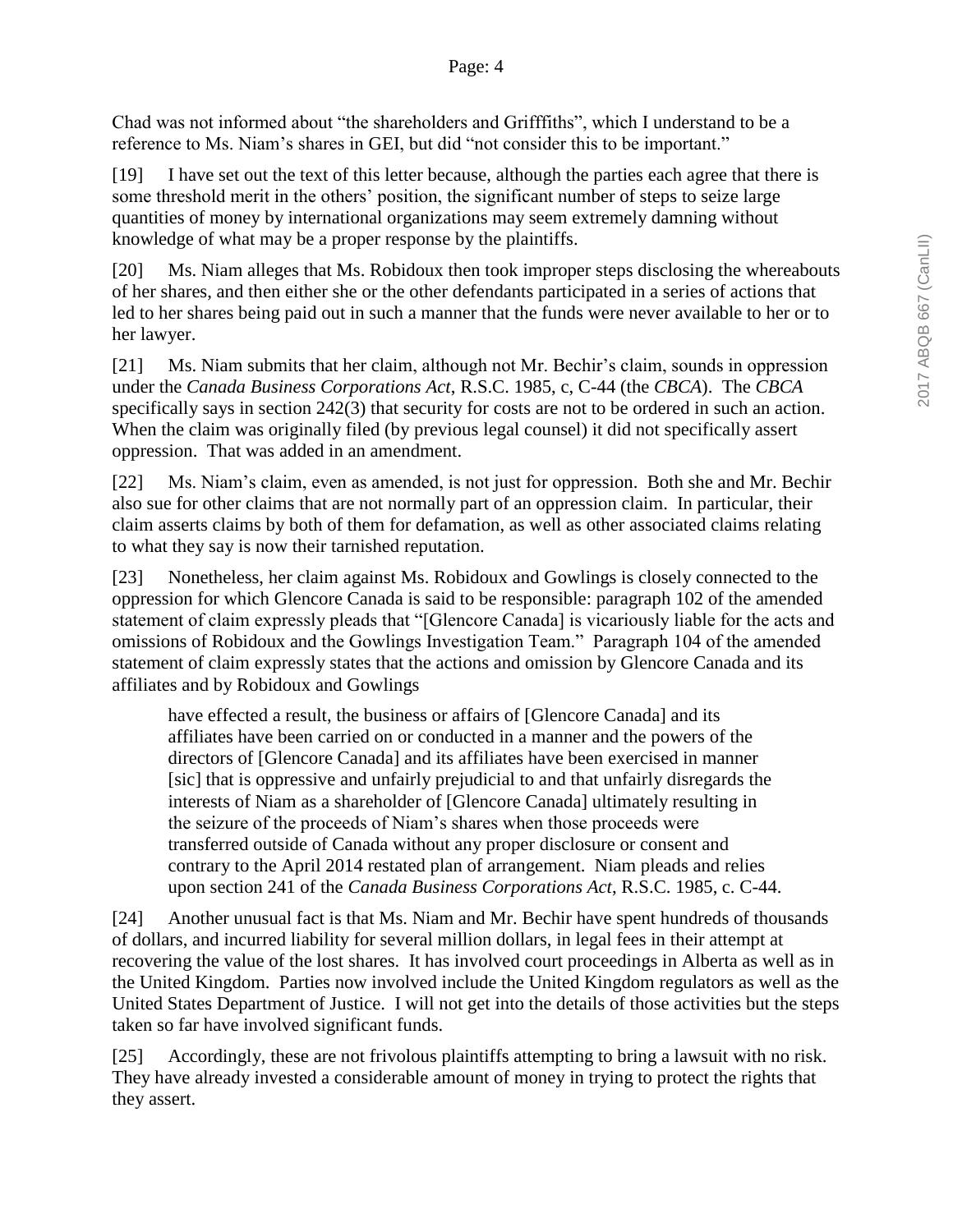[26] The defendants applied for security for costs at an early stage. In fact they applied before they even needed to do so. The statement of claim had not been served, and defences were filed *ex gratis*. Despite having not been served or called upon to file a defence, the defendants filed this application right away. In the case of Gowlings and Ms. Robidoux, the application was filed the same day as the statement of defence.

[27] Another unusual fact is one mentioned above: after a hearing, Justice Brooker of this Court directed that Ms. Niam's share proceeds be paid to her and to her former legal counsel. A later order was entered by consent, signed by Justice Sullivan, to the same effect. The orders were not followed. The funds travelled to the United Kingdom where they were seized, as mentioned above.

[28] The seizure in the United Kingdom was by way of an *ex parte* order, and the circumstances of the *ex parte* order are at least suspicious, because it is suggested that the order could not have been obtained without some inside information being provided from someone associated with Glencore Canada, or perhaps Gowlings, or perhaps both.

[29] One of the defendants insisted on service *ex juris*. Glencore International AG **("Glencore International")** was first named as a party in the amended statement of claim, which was filed in a rush after the defences appeared. A closure of pleadings follows the delivery of defences, after which an amendment to the claim is allowed only by consent or by court order. Newly-added defendant Glencore International, in Switzerland, would then not allow service on it to be accepted in Canada. Glencore International is clearly an affiliate of Glencore Canada, which defended without even being served, but Glencore International insisted upon being served out of the country under the Hague Convention, which would require translation of the statement of claim into German - so that it could then be served on Englishspeaking business people.

[30] In response, the plaintiffs simply issued a separate statement of claim against Glencore International. That company has not been served in this action and is accordingly no longer a party, although its name still appears in the style of cause. I am told that service on Glencore International in the other action is in process.

[31] Accordingly, the plaintiffs submit that Glencore International, and by association, Glencore Canada, have accelerated the security for costs issue and then intentionally made the lawsuit more expensive than it needed to be. This is a factor I am encouraged to take into account when considering the defendants' application for security for costs.

[32] Glencore argues the converse: that the plaintiffs have "instructed their counsel to conduct lengthy cross-examinations, file interlocutory applications, and seek access to large volumes of records that Glencore Canada claims are irrelevant or privileged." This relates to issues about records over which privilege is claimed, discussed below.

[33] When Glencore's counsel wanted to cross-examine Ms. Niam, she was originally going to attend in Alberta for that purpose, but later said she could not obtain a visa, and the crossexamination was done by video-conference from South Africa. It is suggested that her connection with Alberta is so distant that she cannot come here.

[34] A further factor I am encouraged to take into account is that Glencore Canada and its affiliates, collectively, is one of the largest companies in the world. I am told that it is larger than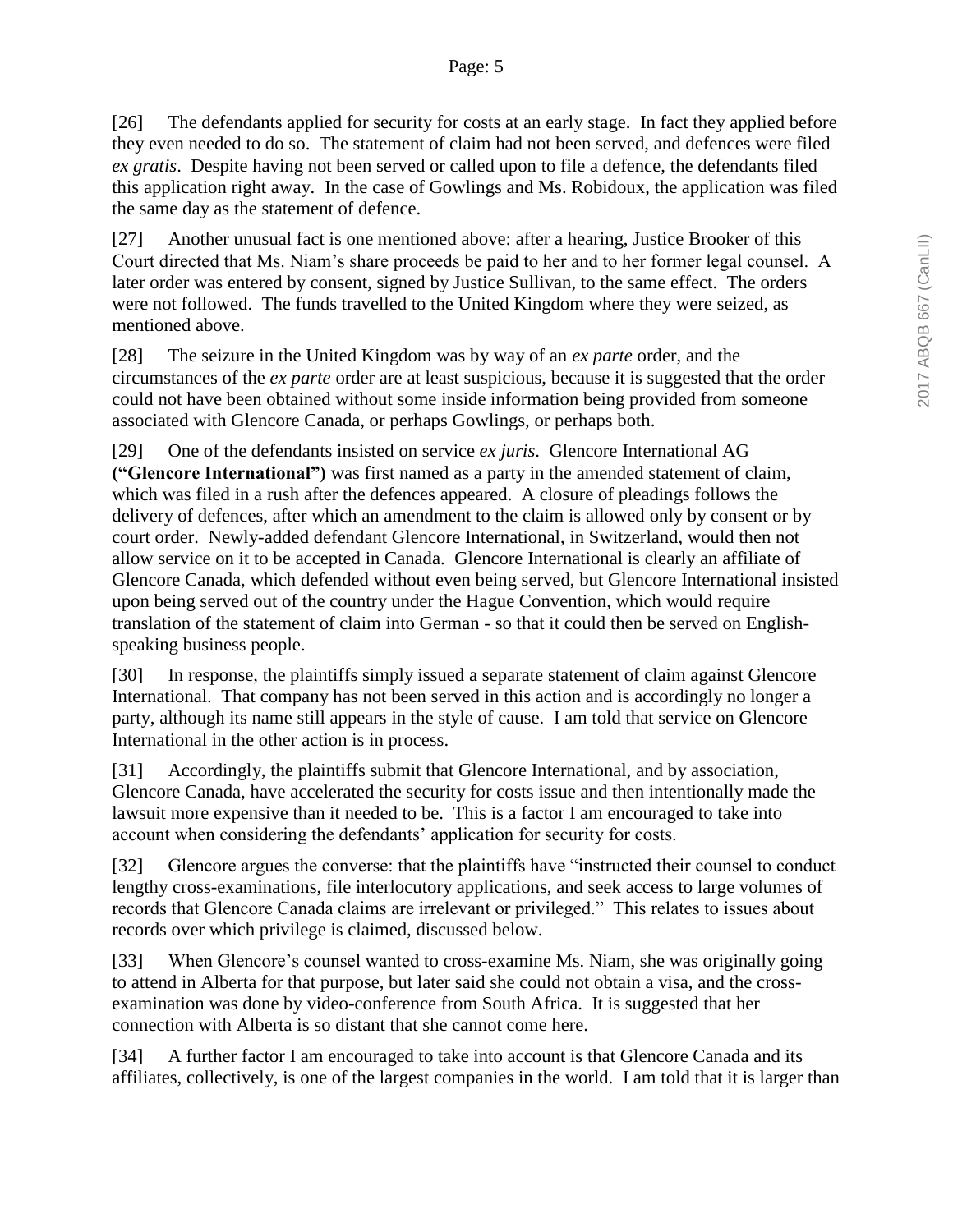AT&T and larger than General Electric. This is a financial Goliath asking for security for costs when sued by two individuals.

[35] Furthermore, I am told that Glencore Canada no longer has a real presence in Alberta, perhaps not in Canada. It is a *Canada Business Corporations Act* entity with a head office in Toronto, and counsel for the plaintiffs asserts that the Calgary office has been closed, resulting from the plan of arrangement mentioned above. The assertion is made that Glencore is actually a foreign litigant defending a case that had to be brought in Alberta, given the circumstances, and the playing field would not be levelled by requiring only the plaintiffs to post security for costs.

[36] Counsel for Glencore points out that there is no evidence on this point. He expressed surprise at the issue being raised in argument before me.

[37] No application has been brought for security for costs to be posted by Glencore Canada.

[38] The plaintiffs argue that had the \$30 million not been sent outside the country, and had it been paid in accordance with the court orders, they would have plenty of money to provide security for costs for the balance of the claim. Of course, that significant part of the claim would not be advanced but for the seizure of the funds. They say that that is a factor to take into account, although it requires presuming that the plaintiff's case will succeed at trial, at least on key points.

## *Expected Days in Questioning*

[39] The defendants say that the nature of the claim is complex, and will require perhaps 30 days of questioning as well as the production of perhaps thousands of documents.

[40] However, counsel for the plaintiffs asserts that he intends to examine six representatives of the defendants, and there are only two plaintiffs. An estimate of 30 days is excessive for the amount of pre-trial questioning appropriate here. He suggests that seven days is closer to an accurate forecast.

## *Anticipated Application*

[41] From the arguments made before me, it seems clear that there will be at least another special application, dealing with issues of privilege. Gowlings/Ms. Robidoux and Glencore argue that Ms. Robidoux' notes of meetings with witnesses and other documents are privileged.

[42] The plaintiffs say that it is apparent that some documents, at least, have been disclosed to the courts in the United Kingdom, so privilege may have been waived, at least in part. Furthermore, Ms. Robidoux is said to have spoken publicly about the facts of this case at a conference, without identifying the parties, and in doing so the privilege of her former client may have been adversely affected. That issue may have to be explored.

[43] Accordingly, it seems likely that there will be an application about the production of records that will be hotly contested by both sides.

## **Analysis**

[44] Rule 4.22 sets out the factors to be taken into account when ordering that security for costs be posted:

## **Considerations for security for costs order**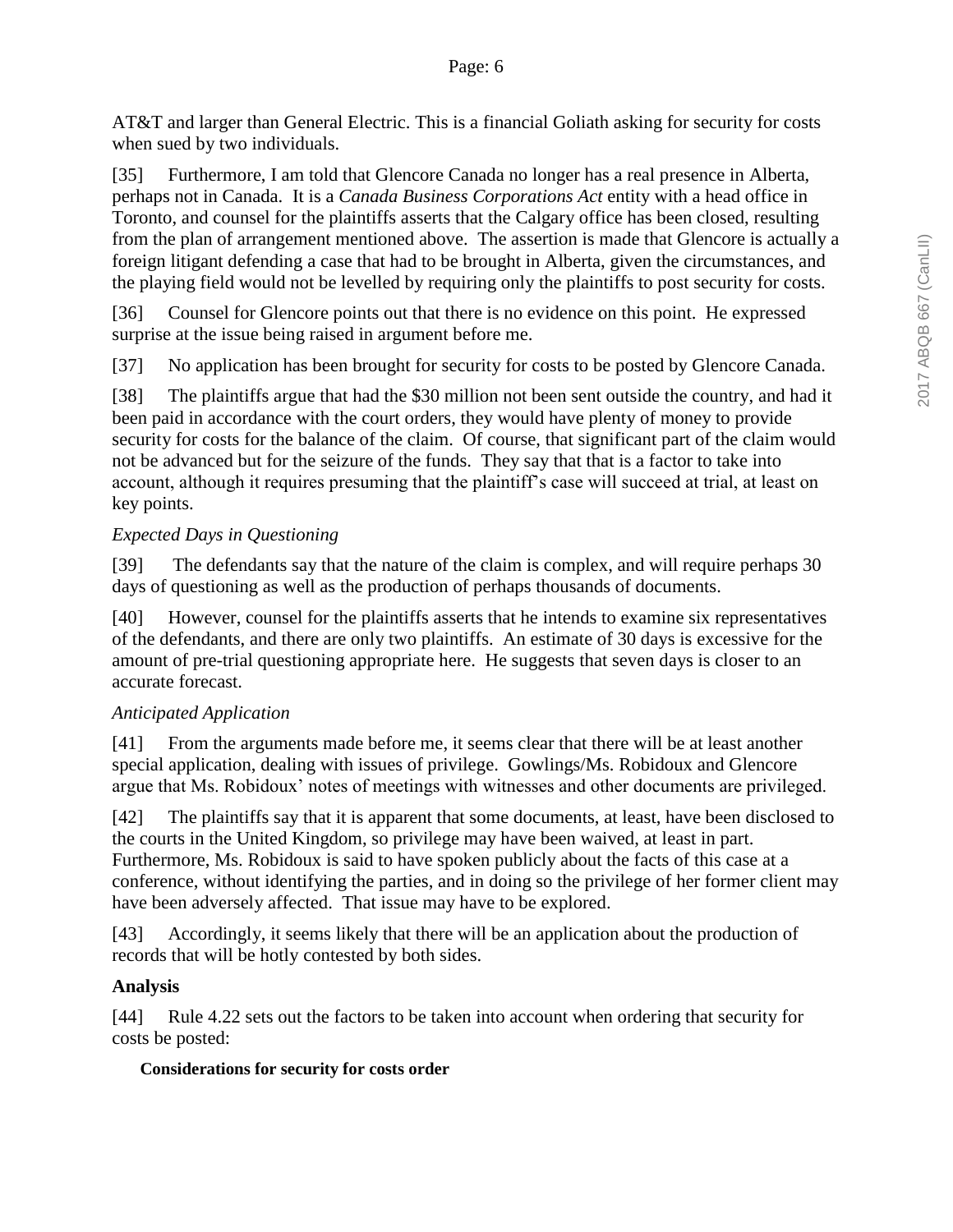The Court may order a party to provide security for payment of a costs award if the Court considers it just and reasonable to do so, taking into account all of the following:

(a) whether it is likely the applicant for the order will be able to enforce an order or judgment against assets in Alberta;

(b) the ability of the respondent to the application to pay the costs award;

(c) the merits of the action in which the application is filed;

(d) whether an order to give security for payment of a costs award would unduly prejudice the respondent's ability to continue the action;

(e) any other matter the Court considers appropriate.

[45] The last "factor" makes it very clear that the posting of security for costs is very much discretionary and an order is based on the specific facts of the case.

[46] Counsel for the applicants/defendants argue that the factors enumerated in rule 4.22 are either neutral or militate in favour of a significant award of security for costs.

[47] The defendant Glencore Canada seeks security for costs of \$492,187.50, based on the forecast that there will be 30 days of questioning and using a 3 times multiplier of the figures in Schedule "C" to the *Alberta Rules of Court*.

[48] That figure includes GST of \$23,437.50 despite the fact that Glencore, as a Canadian corporation said to be carrying on business here, would get an input tax credit for GST that it pays in legal fees. It is not entitled to claim them without proof that Glencore is not entitled to the input tax credit: rule 10.48(2). Gowlings and Ms. Robidoux seek security for costs of \$259,502.25 including GST of \$12,357.25. It seems very likely that there is an input tax credit available and that the claim of GST is inappropriate here as well. They should not be part of the claim.

[49] Item (a) of rule 4.22 is satisfied. Item (b) is clouded because the plaintiffs assert that they have assets but do not want to disclose details.

[50] Item (c) is neutral in light of both sides' admissions for the purposes of this application.

[51] Item (d) is also clouded by the plaintiffs' refusal to provided details of their assets and accordingly their ability to prosecute if costs are required to be posted.

[52] Accordingly, the most important "factor" for consideration here is item (e): "any other matter the Court considers appropriate".

*"Any Other Matter the Court Considers Appropriate"*

[53] The purpose of an order for security for costs was set out in *Singh v Dura*, 59 Alta. L.R.(2d) 1 (C.A. 10988) at para. 43:

Security for costs is designed to protect a defendant from a plaintiff who wants to gamble and collect if he wins, but not pay if he loses. Indeed, such a plaintiff acts more unfairly than that, for by his groundless suit he inflicts serious expenses on the defendant.

[54] (Although where a suit appears to be groundless that is an important factor on an application for security for costs, it is not necessary to show that a claim is "groundless" to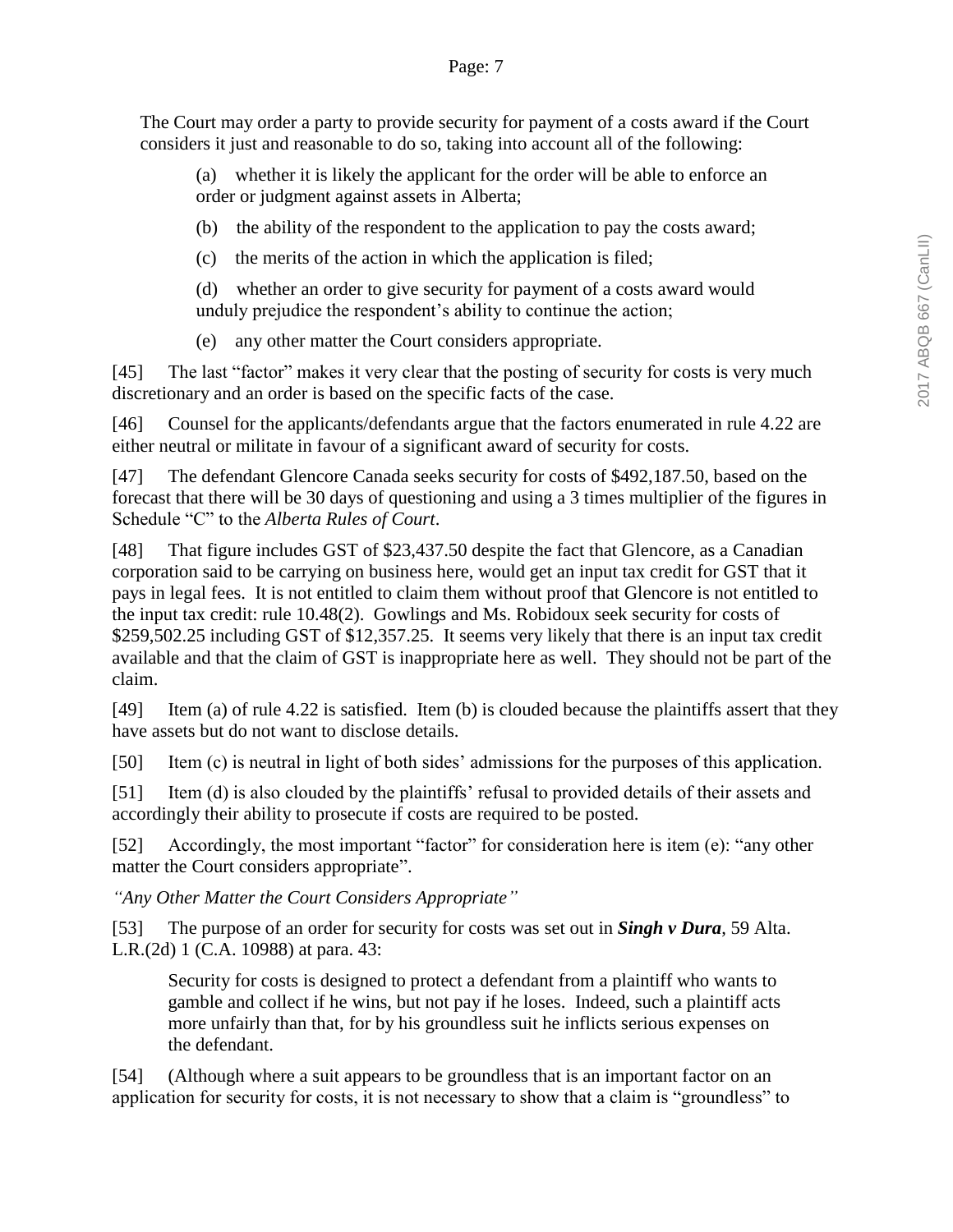obtain an award for security for costs – see *Attila Dogan Construction & Installation Co v AMEC Americas Ltd*, 2011 ABQB 175, 2011 CarswellAlta 407 at para. 17 - and the defendants here admit a threshold merit to the plaintiffs' claim.)

[55] Here, as mentioned, that plaintiffs have already expended significant funds trying to protect their claims. The defendant Glencore Canada, at least, is a large corporation and not at risk of financial problems if the claim proceeds. These are factors that I take into account.

[56] As well, in my view Ms. Niam's claim is largely based on oppression. That puts section 242(3) of the *CBCA* in play. However, her claim goes beyond that. As well, Mr. Bechir's claim does not sound in oppression at all.

[57] Although the oppression allegations were not in the original statement of claim and first appeared in the amended statement of claim, I am dealing with the pleadings as they exist now.

[58] If the action is, at its core, an oppression action, then even though several causes of action are pled the plaintiff is entitled to protection from the requirement to post security for costs: *Logan v Riley*, 2008 ABQB 72, at para. 35, citing *Agbi v Durward*, 1998 CarswellAlta 1136, at para. 41. However, in *Emerex Oil and Gas Ltd v Drover*, 2016 ABQB 420, 2016 CarswellAlta 1485, at para. 96 McCarthy, J. found it possible to do a mathematical deduction of 20% to account for the oppression claim mixed with other claims.

[59] There are many factors here that make this claim extremely unusual. One very troubling factor is that Glencore Canada filed a defence *ex gratis*, apparently in order to bring its security for costs application. There is no suggestion that the existence of the claim was creating hardship for Glencore Canada. However, despite its decision not to require service on itself, its associated corporation then demanded formal service out of the country for no practical purpose other than (it would clearly appear) to create a roadblock and increase the costs of prosecution of the claim. That has led to parallel proceedings.

[60] I am not favourably impressed by the requirement of service under the Hague Convention of the related corporation, in light of the interpretation and application of the *Rules of Court*  mandated by the foundational rules, and the virtual certainty that the two Glencore corporations would have been instructing the same legal counsel to defend the claim. There may be an application to consolidate the new claim against Glencore International with this one, although I would not include that possibility in the calculation of security for costs at this time.

[61] These circumstances do not militate in favour of security for costs for Glencore Canada. I am aware that the two corporations are separate legal persons, but for these purposes in my view I am entitled to treat them as one.

[62] The plaintiffs argue that there are issues of international comity at play and that is a factor to take into account in requiring security for costs.

[63] Their position is that there are two Alberta Court of Queen's Bench orders that have not been honoured by the courts in the United Kingdom. Also, the investigation done by Ms. Robidoux was on its face a private investigation although it was "part of a potential criminal investigation", and then used for that purpose, and was done with the "dominant purpose" of obtaining and advantage for Glencore Canada in having an Initial Public Offering proceed and protecting its directors, officers, major shareholders and employees. The fine paid is said to have been modest compared to the planned IPO.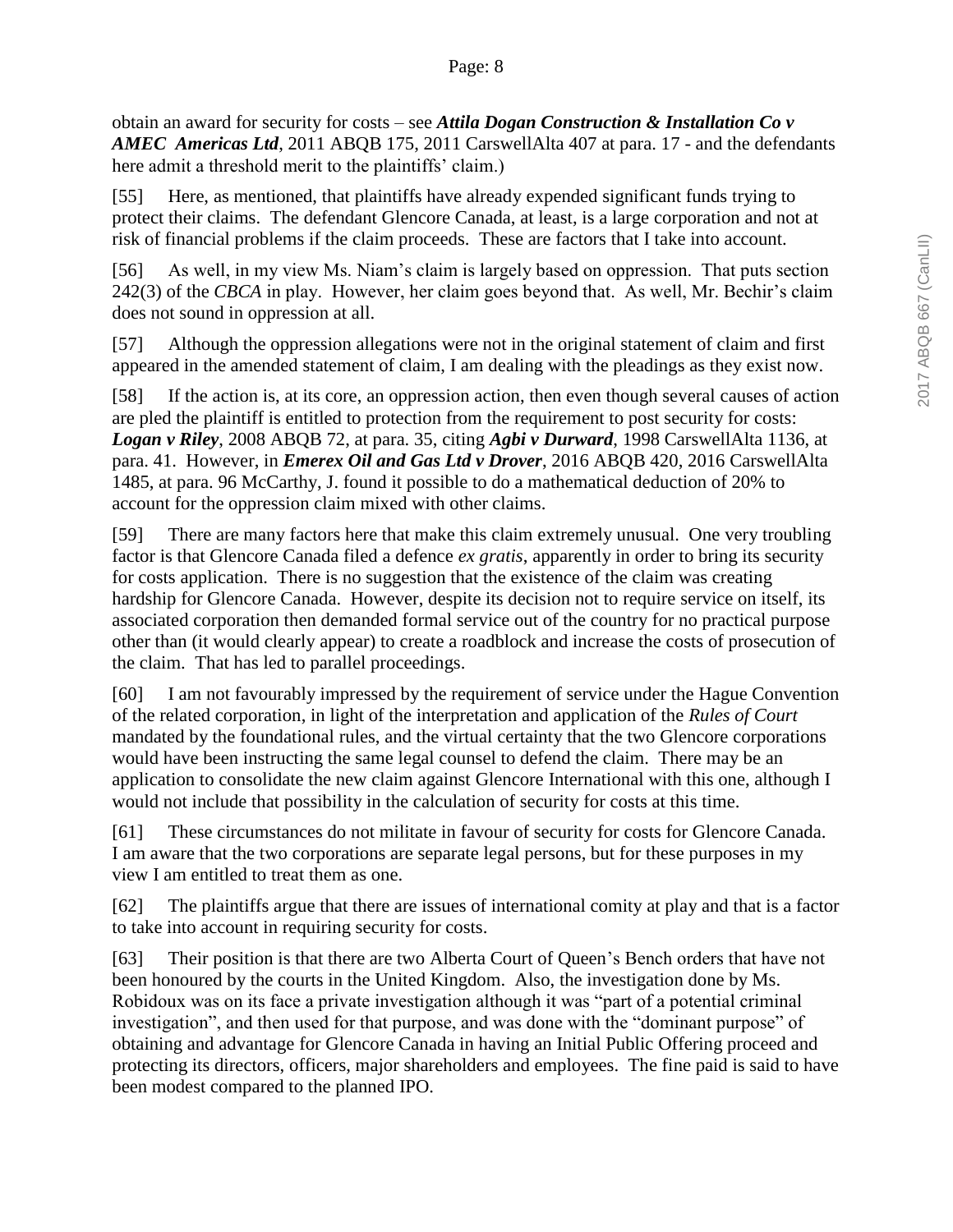[64] The Robidoux investigation is said to have been conducted as if it were an independent neutral internal review, but it was then used for other purposes in contravention of the *Vienna Convention on Diplomatic Relations, 1961*. The plaintiffs further argue that the investigation had been done negligently.

[65] These appear to be arguable positions that involve important issues that may be said to rise above the private aspects of this dispute. I have tried to take these factors into account.

[66] The plaintiffs have not made their case easier by declining to give any details of assets that they say they own offshore.

[67] The nature of the claim as a whole naturally draws in the concern about documents that are said to be privileged. Ms. Robidoux was functioning as an investigator, a role that does not have to be performed by legal counsel. Many investigators are former police officers, and their notes and reports may be confidential but not subject to solicitor/client privilege. I gather this was argued before Master Laycock but his oral reasons are not available to me. (There is an apparent citation of Master Laycock's decision in the published report of Jeffery J.'s reasons, but the citation is in error – it simply refers back to Jeffery J.'s decision, not Master Laycock's.)

[68] Justice Jeffery declined to make a ruling on the claim of privilege. At paragraph 21 of his decision (reported at 2017 ABQB 214) he said, "Ultimately the various privilege claims may or may not succeed ...". It is not obvious that issues of privilege are going to be resolved in either party's favour. A further court application is all but a certainty.

[69] It is clear that if the defendants are successful and recovers a costs award against one or both of the plaintiffs they will have limited assets, if any, in Alberta to satisfy the award. Furthermore, the costs award previously made has not been satisfied, tending to confirm Glencore Canada's concern about recovery.

## *The Calculation: Time in Questioning*

[70] In my view the better forecast is not that this case will be in questioning for 30 days, but rather that it will be 12 days, at least for the first round of questioning, which will tend to lay the groundwork for future steps. There are only two plaintiffs. The plaintiffs are at risk of having to post more security if the questioning stage is extended. I am confident that their questioning of the defendants will be conducted efficiently. Furthermore, I would not require, at this stage, the posting of security for costs for the balance of the proceedings. I will only require security for costs to the conclusion of document production and this first round of questioning.

# *The Calculation: The Anticipated Application*

[71] I would include an amount to reflect one contested application with briefs in respect of the dispute about privileged records, although that is a dispute primarily between Ms. Niam and Glencore Canada.

[72] Gowling Lafleur and Ms. Robidoux will have an interest in the outcome, although the claim as I understand it is that it is primarily solicitor/client privilege, and that is a privilege (assuming it exists at all) that is the client's – Glencore Canada's. Their security for costs award will include one-half of the fee amount otherwise described in Schedule "C" (times three as explained below) for their anticipated participation in the application.

*The Calculation: The Level of Costs in Schedule "C"*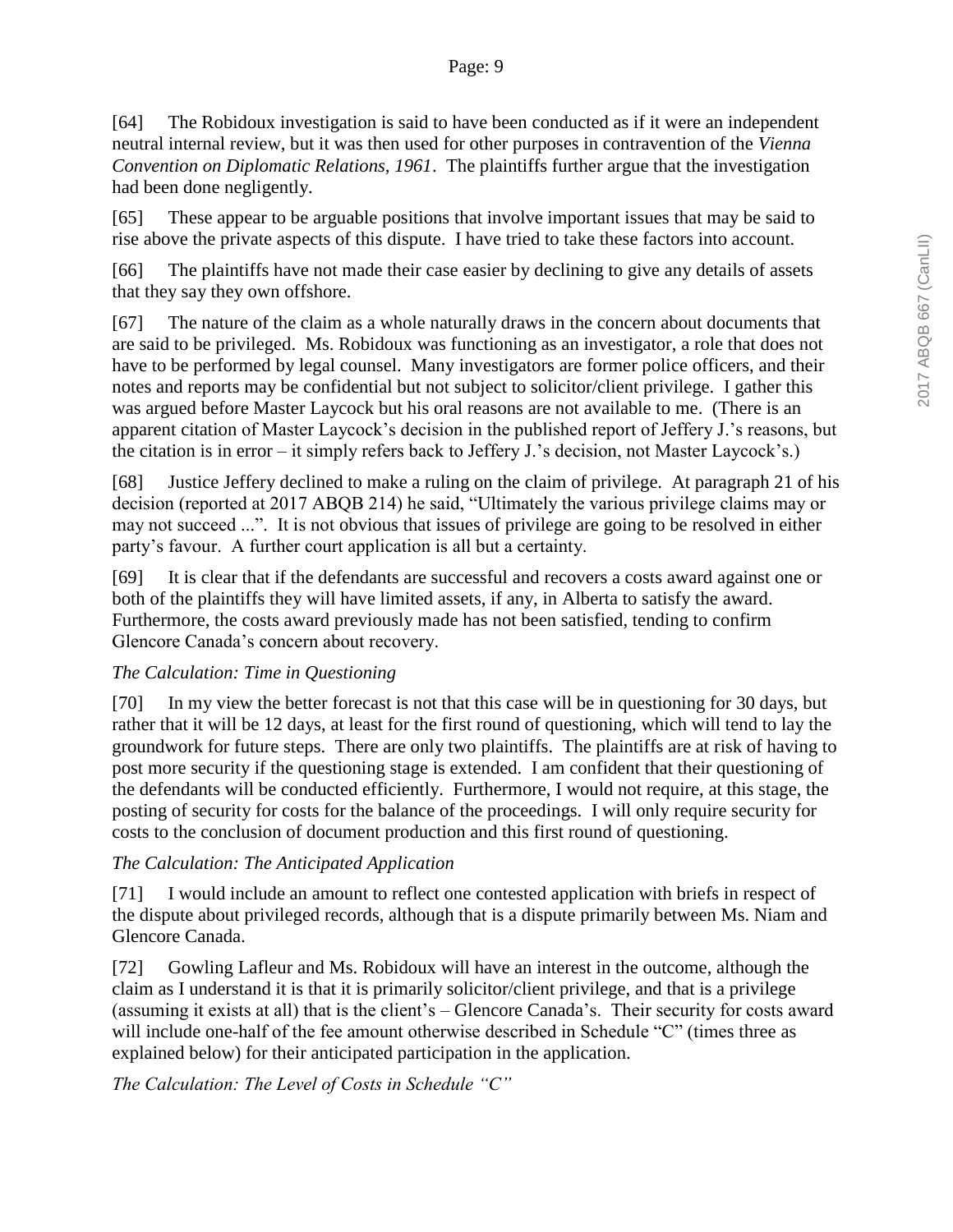[73] I would use a 3 times multiplier on the Schedule "C" amounts in doing the calculation, reflecting the awards previously made by Master Laycock and Justice Jeffery and the amount claimed. I was advised in oral argument that the plaintiffs will be reducing their claim significantly, but it will still be a claim for about \$35,000,000 after the intended reduction.

## *Conclusion*

## *Reduction*

[74] In my view the amount required for security for costs for both Glencore Canada and Gowlings/Robidoux is to be reduced by 35 per cent to take into account the prohibition of security for costs for oppression claims as well as other factors. That is not a mathematicallybased deduction but rather an exercise of my discretion.

## *Prior Costs Unpaid*

[75] The amounts of costs already awarded, but not paid, must be included in the amount set for security.

## *Stay of Action and Final Resolution*

[76] The action generally shall be stayed until the costs are posted, and they are to be posted within three months of the date the final figure is determined and a decision rendered, failing which the action shall be dismissed with costs of steps taken so far awarded to each of the groups of defendants (Gowlings and Ms. Robidoux being one group, for example) at 3 times Schedule "C".

[77] However, costs of this application are in the cause at this time.

[78] If counsel for the two applying defendant groups submit revised draft bills of costs taking into account these directions, after allowing plaintiffs' counsel to review them, I will set the final amounts. If a further hearing is required to settle details, counsel may contact the masters' chambers clerk to arrange for an appointment.

[79] Of course, any party has leave to re-visit security for costs on proper grounds as matters move forward.

Heard on the  $3<sup>rd</sup>$  day of October, 2017. **Dated** at the City of Calgary, Alberta this 3<sup>rd</sup> day of November, 2017.

> **A. R. Robertson, Q.C., M.C.C.Q.B.A.**